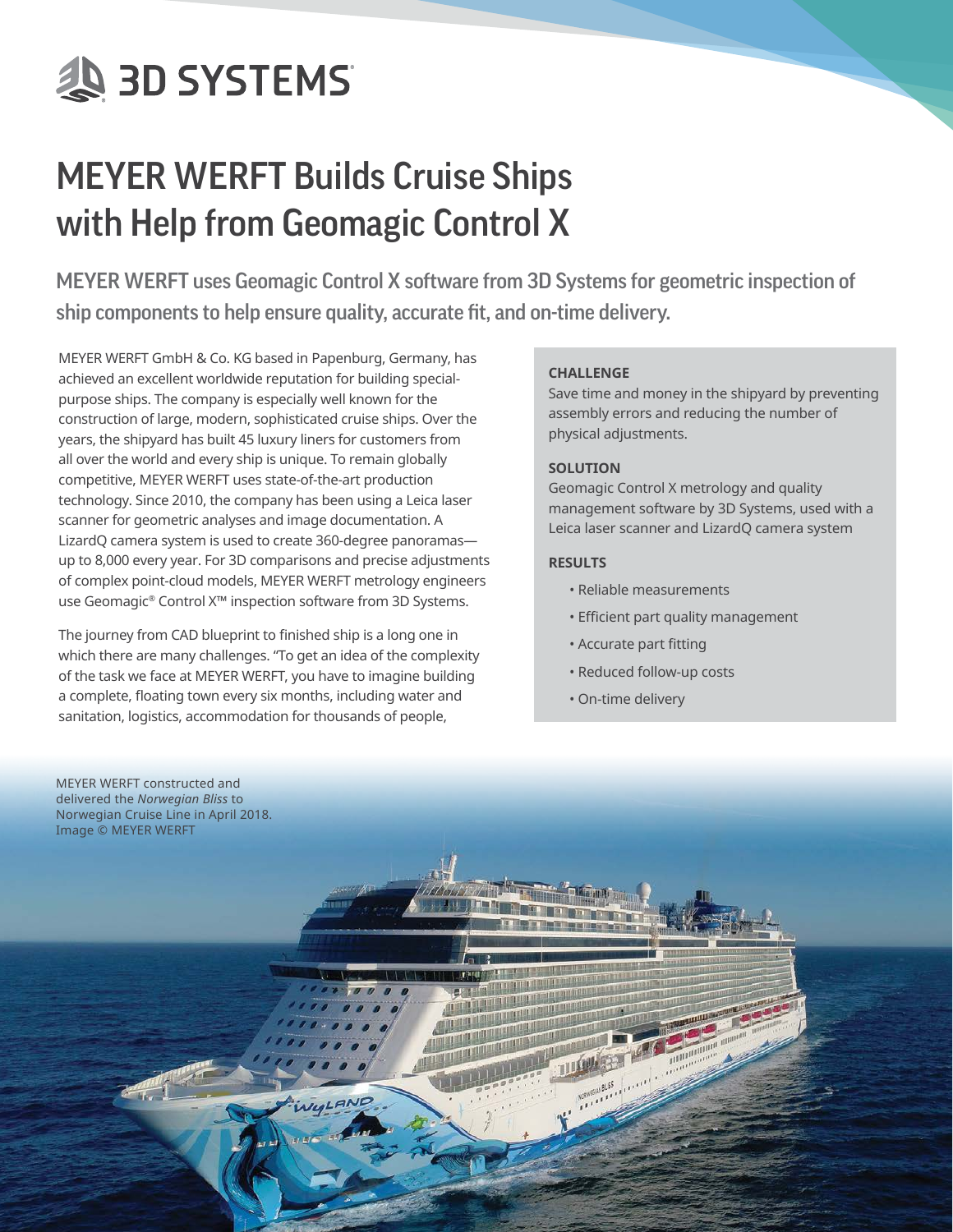The *Norwegian Bliss* cruise ship has a unique leisure attraction on its upper deck a go-karting track. Everything here and elsewhere on the ship must fit perfectly. Image © MEYER WERFT

restaurants, food service, theaters, movie theaters, and a host of other leisure attractions ranging from water slides to gokarting tracks," says Ralph Zimmermann, head of metrology/ quality management at MEYER WERFT. "We use up to 30 million components to assemble every cruise ship, whereby even the smallest components, which are called sections, can have dimensions of 30 x 30 x 2.5 meters. When the ship is then assembled, everything must fit together perfectly. For the geometric measurements and point-cloud modeling that we perform every day, we use Geomagic Control X. We have a long-standing partnership with 3D Systems, the software vendor."

SOLOOM

Eric Wind, international senior consultant at 3D Systems, adds, "The wide range of applications for our software helps MEYER WERFT in its quality management, which is a crucial factor in the successful and on-time construction of cruise ships. Geomagic Control X inspection software delivers reliable results quickly and easily. We continually develop the software to ensure that we can continue to meet the challenging requirements of our customers in the future."

Geometric measurement has been part of the quality management process at MEYER WERFT since 2012 and encompasses the entire production process for building a new ship. The department is responsible for all metrology tasks and works closely with the construction supervisor at the shipyard. One of the key tasks of the department is comparing target and actual states. Work begins with the scanning of components and their virtual assembly on a computer. Checking to ensure an accurate fit before assembly saves a lot of time in the shipyard as it significantly reduces the required number of physical adjustments.

# **3D comparison of target versus actual states helps ensure accurate fit**

In ship building, all materials are subject to changes caused by external influences. Welding causes changes in metal parts due to thermal action. Components are also affected by mechanical influences during transport and assembly, which

can lead to deformation. Even the temperature conditions for the time of year can have an effect. A component that fit perfectly in the blueprint and during production and virtual adjustment may exhibit problematic deviations when it comes to final assembly. Target versus actual comparisons are therefore essential and are created using 3D analysis in Geomagic Control X. Current requirements include surface analyses, geometry inspections, fit checks, and virtual reality.

#### **Surface and deck analyses help reduce follow-up costs**

André Schreiber, technologist in the metrology department at MEYER WERFT, explains, "In our surface analyses, we aim to identify deviations from the target state in a fully-assembled section. Once everything has been captured with the laser scanner, we edit and analyze the point cloud with Geomagic Control X. The software makes the entire process much easier for us as it can handle large volumes of data. It is also suitable for all component sizes." Another advantage is that Geomagic Control X can be used in combination with all scanner types and technologies, enabling all users to measure and validate objects geometrically and create test reports.

The surface analysis (Figure 1) clearly shows where there are real elevations and hollows on the deck surface compared with the target state. Surface unevenness of just a few millimeters on the sun deck of a cruise ship can result in puddles. Deviations of this kind can also occur below deck. For example, some areas of the ship are tiled and an uneven floor could cause floor tiles to crack.

If the commissioning shipping line were to discover such problems upon delivery of the ship, the result would be expensive repair work. Thanks to the work carried out by the metrology engineers using Geomagic Control X, such problems can be rectified at the shipyard. The relevant areas are reworked and the deck surface is leveled by calculating precisely the amount of leveling compound required meaning no puddles and no passengers arriving at their sunbeds with wet feet.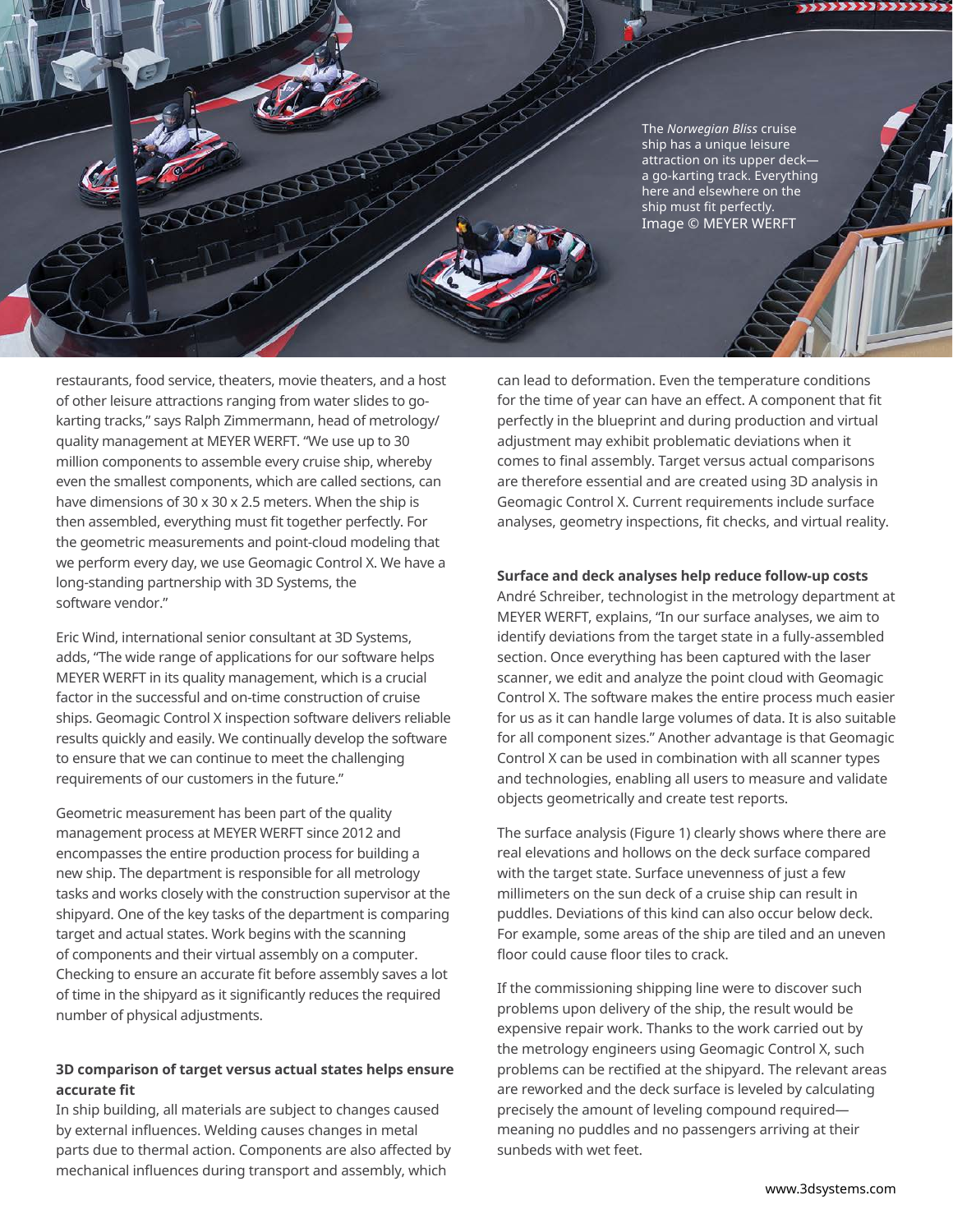

**Figure 1:** The color map of the surface analysis from Geomagic Control X shows significant differences in height and depth on the deck surface. Image © MEYER WERFT

The deck analysis involves a similar process; the CAD model data is compared with the actual conditions on site and deviations can be identified immediately (Figure 2). The 3D analysis makes it possible to intervene in the construction process if, for example, adjustments are needed due to pipes being positioned at different heights. The 3D analysis also prevents structural complications at a later stage when decorating the interiors.

#### **Geometric inspections help anticipate and address deviations**

Geometric inspections of the ship's hull are essential. In the stabilizer used as an example (Figures 3–5), the edges of the shell surface are incongruent; the scan result is visibly different from the CAD model. In the quality assurance process, the 3D comparison is used to decide whether a deviation due to expected deformation lies within the tolerance range. Zimmermann explains: "The 3D analyses provide us with a clear picture of all deviations. It may be necessary to adjust the component in question if its functionality is restricted, if the deviations generally make it more error-prone, or if it does not comply with safety regulations."



**Figure 2:** The deck analysis from Geomagic Control X shows where the data of the CAD model deviates from the actual conditions on site. This knowledge is used to ensure necessary adjustments are made in good time. Image © MEYER WERFT

#### **Fit check helps save time and money for last-minute change requests during construction**

It is not uncommon for the client to request changes to areas of a cruise ship or its equipment during construction. Zimmermann says: "In one case, a customer wanted a higher capacity for the lifeboats, which were to be produced by a supplier in Italy. The design of the boats was therefore significantly modified and they no longer had our originally planned dimensions. At the shipyard we had to ensure that the resized boats would still fit in the intended lifeboat davits and could be lowered properly." A simple comparison of the dimensions (length, width, height) was too risky. Given that the only other viable alternative would have been to transport a lifeboat from Italy to Germany for adjustment, instead it was scanned by MEYER WERFT engineers at the manufacturer's premises. The metrology department then performed a fit check using Geomagic Control X. The result was positive: the new lifeboats fit perfectly and no further modifications to the ship's structure were required.